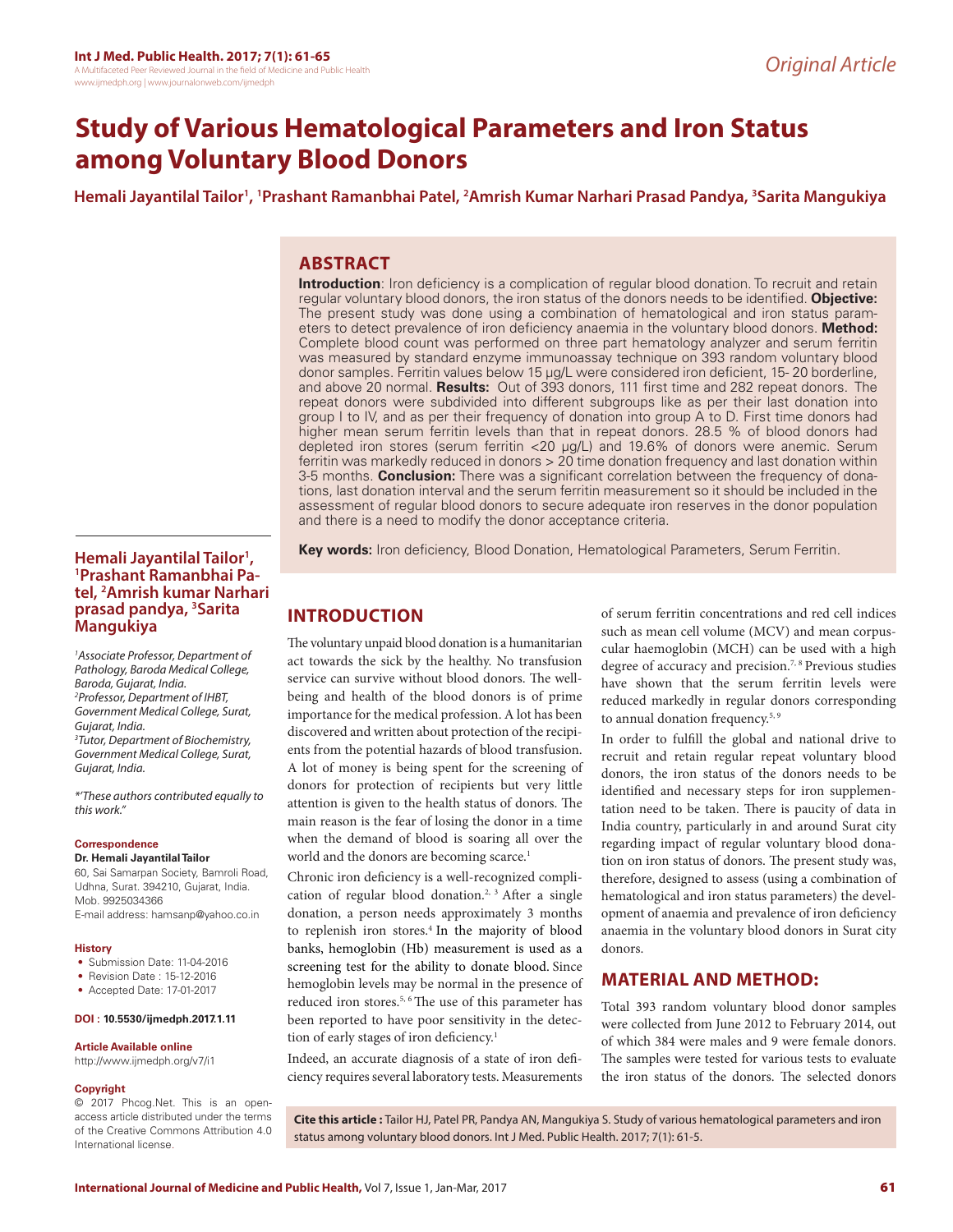were asked specific questions as per donor questionnaire, *i.e.*, age, total number of life time donations, date of last donation/previous donation. Each donor donated 300 – 450 mL of whole blood depending on their body weight.

After blood donation of whole blood, an additional sample was taken via the bleed line into a 2.5 mL EDTA tube for assays of complete blood count, and into 4.0 mL plain tubes for measurement of serum ferritin. Complete blood count was performed on three part hematology analyzer and serum ferritin was measured by standard enzyme immunoassay technique. The assays were validated using appropriate controls for each lot used.

Data were analyzed in excel sheet and using statistical computer software SPSS. Comparisons between populations were made using various statistical tests. Ferritin values below 15 µg/L were considered iron deficient, 15- 20 borderline, and above 20 normal. Hemoglobin values below 12.5 g/dl were considered to represent anemia.

## **RESULTS**

Out of total 393 donors, 111 donors donated for the first time and 282 donors were donated more than once. The donors were in between 18 and 58 years of age. Most of the donors (43.77%) were in between the age group of 21 to 30 years followed by 31 to 40 years of age groups (28.24%).

The eligible donors were divided into two main groups like first time donors and repeat donors. The second repeat donor group was subdivided into different subgroups like as per their last donation into group I to IV, and as per their frequency of donation into group A to D.

Table 2 shows the mean Hb level was high in first time donor group compared to repeat donor group. The MCV and MCH value in repeat donors were low compared to first time donors but mean of RBC count was more in repeat donors. Serum ferritin was markedly reduced in repeat donors.

Table 3 shows in repeat donors all the stages of iron depletion, iron deficient erythropoiesis and iron deficiency anemia were more prevalent compared to first time donors.

Table 4 shows negative iron balance, iron deficient erythropoiesis and iron deficiency anemia were most common in first group which was last donation between 3-5 months interval followed by group 2. The last group did not show any donor with iron deficiency. The data showed significant impact of donation interval on iron status.

Table 5 shows that negative iron balance was more common in first group which was the frequency of donation 1-5 times followed by group B (6-10 times). Iron deficient erythropoiesis was more common in group with >20 times donation frequency followed by 11-20 times. Iron deficiency anemia was more common in donation frequency > 20 times and group B which was 6-10 times donation frequency, that may be because the reason that the maximum number of group B donated within six months of last donation interval. The data finally conclude that as the donation frequency increases the chances of developing iron deficiency increases.

Table 6 shows serum ferritin was markedly reduced in repeat donors having last donation 3-5 months.

Table 7 shows serum ferritin was markedly reduced in repeat donors group D with > 20 time donation frequency.

#### **Table 1: Repeat donor subgroup distribution**

| <b>DONORS</b>                 | <b>GROUP I</b><br>3 - 5 MONTHS | <b>GROUP II</b><br>6 - 9 MONTHS | <b>GROUP III 10 - 20</b><br><b>MONTHS</b> | GROUP IV > 20<br><b>MONTHS</b> | <b>TOTAL</b> |
|-------------------------------|--------------------------------|---------------------------------|-------------------------------------------|--------------------------------|--------------|
| <b>GROUP A [1-5 TIMES]</b>    | 42                             | 52                              | 25                                        | 6                              | 125          |
| GROUP B [ 6-10 TIMES]         | 28                             | 42                              | 12                                        | $\overline{2}$                 | 84           |
| GROUP C [11-20 TIMES]         | 12                             | 25                              | 7                                         |                                | 45           |
| <b>GROUP D [&gt;20 TIMES]</b> | 12                             | 15                              |                                           | $\Omega$                       | 28           |
| <b>TOTAL</b>                  | 94                             | 134                             | 45                                        | 9                              | 282          |

#### **Table 2: Mean and SD value of different parameters in first time donors and repeat donors**

| <b>PARAMETER</b>      | <b>FIRST TIME</b><br><b>DONORS</b><br>$N = 111$ |          | <b>REPEAT DONORS</b><br>$N = 282$ |            | <b>P VALUE</b>           |
|-----------------------|-------------------------------------------------|----------|-----------------------------------|------------|--------------------------|
| AGE[years]            | 26.9                                            | $+7.26$  | 33.17                             | $+8.82$    | $\overline{\phantom{0}}$ |
| $Hb$ [g/dl]           | 13.58                                           | $+1.37$  | 13.15                             | $+1.32$    | ${}_{0.05}$              |
| MCV[fl]               | 89.15                                           | $+7.10$  | 85.17                             | ±7.15      | ${}_{0.001}$             |
| $MCH$ [pg]            | 29.28                                           | $+2.88$  | 28.05                             | $\pm 3.04$ | ${}< 0.001$              |
| RBC [millions/cmm]    | 4.67                                            | $+0.59$  | 4.85                              | $+0.56$    | ${}< 0.05$               |
| SERUM FERRITIN [µg/l] | 85.81                                           | $+68.19$ | 44.88                             | $+56.51$   | ${}< 0.001$              |

#### **Table 3: First time and repeat donors distribution according to iron deficiency stages**

| <b>Criteria</b>                                                                                   | <b>First time donors</b> | <b>Repeat donors</b> | P value     |
|---------------------------------------------------------------------------------------------------|--------------------------|----------------------|-------------|
| No. of donors                                                                                     | 111                      | 282                  | a.          |
| Negative Iron Balance [Ferritin <20 $\mu$ g/l But $\geq$ 15 $\mu$ g/l]                            | 2 $[1.80\%]$             | 14 [4.96%]           | 0.1533      |
| Iron deficient erythropoiesis [ferritin $\langle 15 \mu g / \mathbf{I} \omega \rangle$ normal Hb] | $2 [1.80\%]$             | 65 [23.05%]          | ${}< 0.001$ |
| Iron deficiency anemia [ferritin <15 µg/l & Hb <12.5 g/dl ]                                       | $1 [0.90\%]$             | 28 [9.93%]           | ${}_{0.05}$ |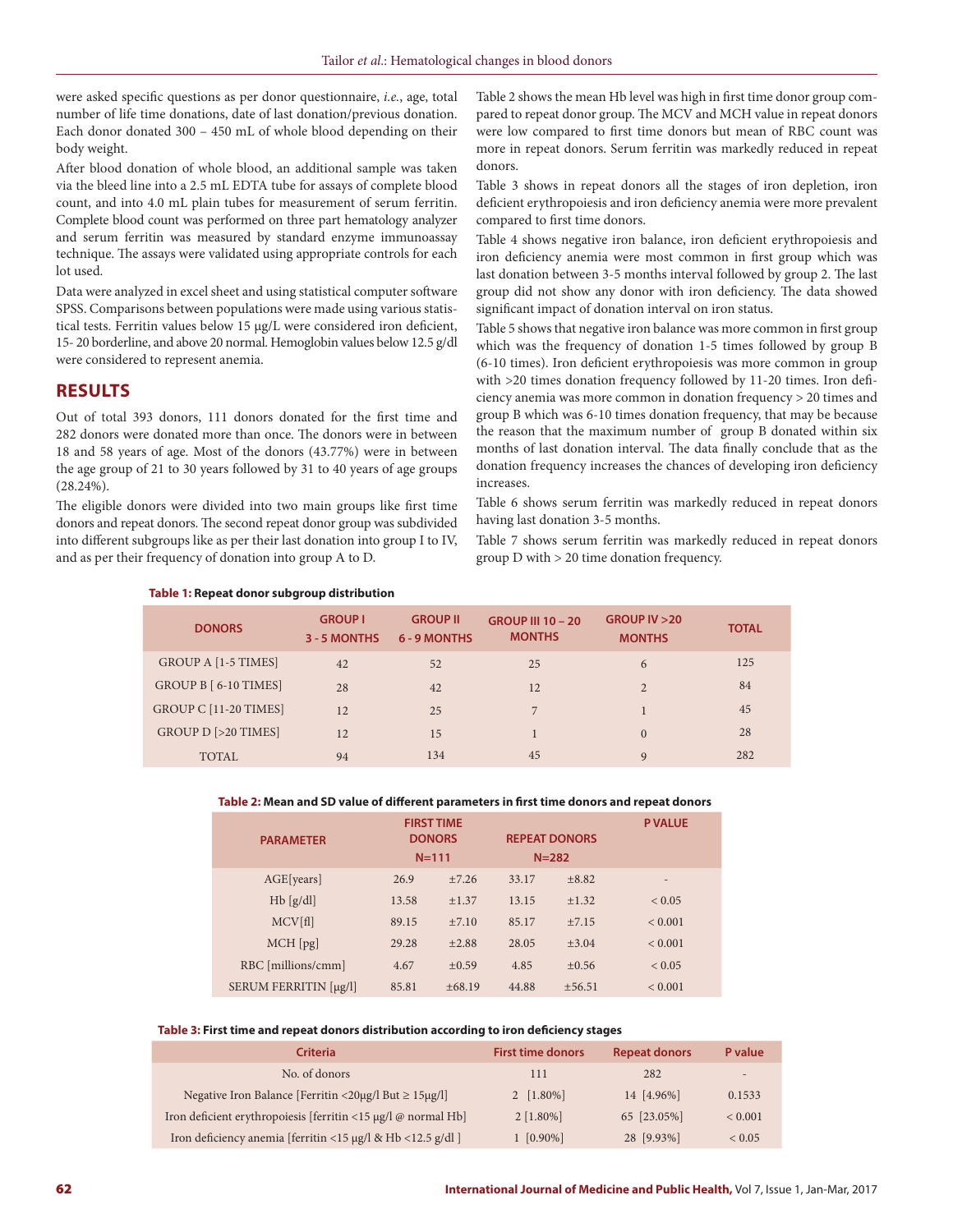### **Table 4: Iron deficiency stages in repeat donor groups as per last donation.**

|                                                                        | Repeat donors groups as per last donation |                          |                          |                            |                 |                     |  |
|------------------------------------------------------------------------|-------------------------------------------|--------------------------|--------------------------|----------------------------|-----------------|---------------------|--|
| <b>Criteria</b>                                                        | <b>First time donors</b>                  | Group                    | Group<br>Ш               | Group<br>Ш                 | <b>Group IV</b> | <b>Total Repeat</b> |  |
|                                                                        |                                           | $3 - 5$<br><b>Months</b> | $6 - 9$<br><b>Months</b> | $10 - 20$<br><b>Months</b> | > 20 Months     |                     |  |
| No. of donors                                                          | 111                                       | 94                       | 134                      | 45                         | 9               | 282                 |  |
| Negative Iron Balance [Ferritin <20 $\mu$ g/l But $\geq$ 15 $\mu$ g/l] | $2$ [1.80%]                               | $7 [7.45\%]$             | 6 [4.48%]                | $1 [2.22\%]$               | $0 [0\%]$       | 14 [4.96%]          |  |
| Iron Deficient Erythropoiesis [Ferritin <15 µg/l @ Normal Hb]          | $2 [1.80\%]$                              | 23 [24.47%]              | 32 [23.88%]              | 10 [22.22%]                | $0 [0\%]$       | 65 [23.05%]         |  |
| Iron Deficiency Anemia [Ferritin <15 µg/l & Hb <12.5 g/dl]             | $1 [0.90\%]$                              | 16 [17.02%]              | 11 [8.21%]               | $1 [2.22\%]$               | $0 [0\%]$       | 28 [9.93%]          |  |

#### **Table 5: Iron deficiency stages in repeat donor groups as per frequency of donation**

|                                                  |                             | Repeat donors groups as per frequency of donation |              |               |              |                     |  |
|--------------------------------------------------|-----------------------------|---------------------------------------------------|--------------|---------------|--------------|---------------------|--|
| <b>Criteria</b>                                  | <b>First time</b><br>donors | Group<br>A                                        | Group<br>B   | Group<br>c    | Group<br>D   | <b>Total repeat</b> |  |
|                                                  |                             | $1 - 5$                                           | $6 - 10$     | 11 - 20 Times | $>$ 20 Times |                     |  |
|                                                  |                             | <b>Times</b>                                      | <b>Times</b> |               |              |                     |  |
| No. of donors                                    | 111                         | 125                                               | 84           | 45            | 28           | 282                 |  |
| Negative Iron Balance                            | $2 [1.80\%]$                | 8 [6.40%]                                         | 4 [4.76%]    | $2[4.44\%]$   | $0 [0\%]$    | 14 [4.96%]          |  |
| [Ferritin <20 $\mu$ g/l But $\geq$ 15 $\mu$ g/l] |                             |                                                   |              |               |              |                     |  |
| Iron Deficient Erythropoiesis                    | $2 [1.80\%]$                | 30 [24%]                                          | 15 [17.86%]  | 11 [24.44%]   | 9 [32.14%]   | 65 [23.05%]         |  |
| [Ferritin <15 µg/l @ Normal Hb]                  |                             |                                                   |              |               |              |                     |  |
| Iron Deficiency Anemia                           | $1 [0.90\%]$                | 8 [6.40%]                                         | 12 [14.29%]  | $4 [8.89\%]$  | 4 [14.29%]   | 28 [9.93%]          |  |
| [Ferritin <15 µg/l & Hb <12.5g/dl]               |                             |                                                   |              |               |              |                     |  |

#### **Table 6: Mean value serum ferritin in different groups as per last donation.**

| parameter             | <b>First time</b><br>donors | Mean value of repeat donors as per last donation |                            |                               |                             |                          |  |
|-----------------------|-----------------------------|--------------------------------------------------|----------------------------|-------------------------------|-----------------------------|--------------------------|--|
|                       |                             | Group-1<br>$3 - 5$ Months                        | Group - II<br>6 - 9 Months | Group - III<br>10 - 20 Months | Group - IV<br>$> 20$ Months | P value                  |  |
| No. of donors         | 111                         | 94                                               | 134                        | 45                            | 9                           | $\overline{\phantom{0}}$ |  |
| Serum Ferritin [µg/l] | $85.81 + 68.19$             | $36.85 + 54.92$                                  | $41.43 + 45.35$            | $58.94 + 63.44$               | $109.57 + 117.73$           | ${}_{0.001}$             |  |

#### **Table 7: Mean value serum ferritin in different groups as per frequency of donation**

|                                          |                          | Mean value of repeat donors as per frequency of donation |                   |                   |                  |                          |  |  |
|------------------------------------------|--------------------------|----------------------------------------------------------|-------------------|-------------------|------------------|--------------------------|--|--|
|                                          |                          | Group                                                    | Group             | Group             | Group            |                          |  |  |
| <b>Parameter</b>                         | <b>First time donors</b> | A                                                        | B                 |                   | D                | P value                  |  |  |
|                                          |                          | $1 - 5$                                                  | 6 - 10 Times      | 11 - 20 Times     | $>$ 20 Times     |                          |  |  |
|                                          |                          | <b>Times</b>                                             |                   |                   |                  |                          |  |  |
| No. of Donors                            | 111                      | 125                                                      | 84                | 45                | 28               | $\overline{\phantom{0}}$ |  |  |
| Serum Ferritin $\lceil \mu g / l \rceil$ | $85.81 \pm 68.19$        | $48.93 \pm 64.47$                                        | $43.76 \pm 54.42$ | $39.52 \pm 38.93$ | $38.58 \pm 48.4$ | ${}< 0.001$              |  |  |

# **DISCUSSION**

Although several studies have indicated that repeated blood donation induces iron depletion and iron deficiency, all blood centers still test only hemoglobin as an indicator for selecting the donors.<sup>2</sup> The present study which was done by testing various parameters such as hemoglobin, RBC indices, and serum ferritin levels, showed the importance of measuring the iron stores and then proposed a strategy to prevent severe iron depletion during frequent donations.

The potential for an individual donor to give blood without developing iron-deficiency anaemia is dependent on many factors such as differences in nutritional iron intake, the prevalence of iron deficiency in the particular population, menstrual iron loss in females, the frequency of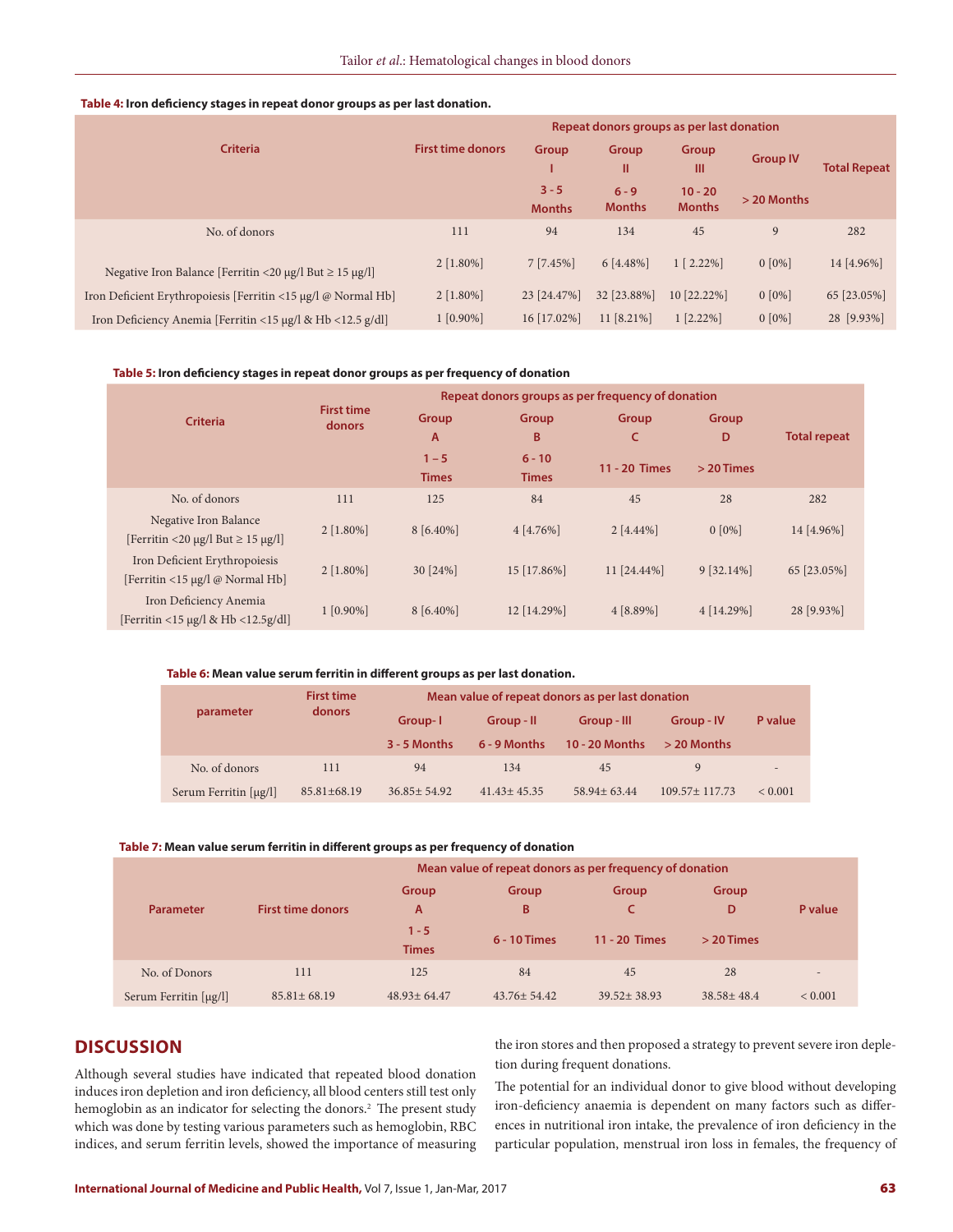blood donation, the use of supplemental iron, as well as the capacity to absorb iron.<sup>6, 10</sup>

Blood banks should have the responsibility to protect blood donors, which includes preventing anaemia among them. Several studies indicate that hemoglobin is not a sensitive indicator to detect iron deficiency but is useful in detecting the majority of donors with established iron deficiency.<sup>10</sup>

Recruiting a sufficient number of new blood donors is a huge challenge in many countries.11,12 One of the main reasons for rejection was failing to meet the Hb criteria, predominantly amongst young women.13 To keep the blood supply sufficient, an increased pressure is laid upon established donors. The donors with a high frequency of donations are at risk for iron deficiency.

Mittal R. has shown the extent of iron deficiency in our so called healthy blood donor population.<sup>2</sup> Though others have also shown the extent of iron deficiency in regular blood donors, 50 per cent of healthy females were iron deficient even before donation.<sup>14</sup>

In the present study mean ferritin concentration of 85.81μg/L in first time donors was significantly higher than the mean value of 44.88 μg/L among repeat blood donors. In female donors the mean ferritin concentration was 32.16 μg/L and that of male donors was 57.04μg/L. This finding was consistent with the results of other studies in which serum ferritin levels were significantly lower in regular blood donors.5,14 The results of this study showed that 28.5 % of blood donors had depleted iron stores (serum ferritin <20 μg/L) and 19.6% of donors were anemic (Hb <12.5 g/dl). Our study indicated that there was a significant correlation between the frequency of donations, last donation interval and the serum ferritin level.

Alvarez-Ossorio *et al* recommend measurements of serum ferritin levels after five donations. This will help identify iron deficient individuals. One of the most frequent observations in long-term blood donors is chronic iron deficiency.<sup>5, 10</sup> Early detection of iron deficiency among blood donors would allow appropriate readjustment of donation intervals and would guide the use of iron supplementation. It has recently been recommended that short-term iron supplementation combined with adjustments of hemoglobin acceptance levels may reduce the rate of donor deferral for low hemoglobin.15

The reason for iron deficiency in donors with repeated donations is that the iron demands increase with number of annual blood donations. Even though the absorption of nutritional iron among donors is much more efficient than non-donors, a donation frequency of 4-5 units per year cannot be compensated by iron absorption and results in an iron deficiency.10,16

Rosvik AS suggested the need for a better administration of iron supplementation to blood donors according to their serum ferritin values. Measurements of serum ferritin once a year is needed to supervise the iron supplementation. Donors with pre donation serum ferritin < 50 μg/L should be offered iron after donation, while donors with serum ferritin > 80 μg/L do not need additional iron. Donors with serum ferritin between these limits must be judged individually. Measurements of serum ferritin regularly can detect iron overload. If iron overload is present, it will be considered malpractice to provide iron supplementation. [17]

In conclusion, hemoglobin estimation alone may not be enough to evaluate donor safety prior to phlebotomy. In our country, the iron stores in females are low especially in the reproductive age group. Hence, serum ferritin evaluation needs to be included in the testing of first time female donors for donor safety.

Plasma ferritin has been used to diagnose IDA because the ferritin level is considered to be the single, most powerful test for its diagnosis.<sup>18</sup> Ferritin is independent of external contamination of blood samples, diurnal variation, and concurrent iron therapy. Even though plasma ferritin is an acute phase reactant that can be elevated in various inflammatory conditions, as this study group comprised of healthy donor population, the probability of inflammation was negligible. For diagnosis of IDA, plasma ferritin threshold of 15 µg/ l was used in this study, as suggested by Susan.<sup>19</sup>

Considering the findings in this and other studies, what measures blood collectors should pursue to address iron depletion? There is no single answer, but several approaches should be considered: 1) modifying the donor Hb requirements and measurement of Hb, 2) changing the inter donation interval, 3) testing for serum ferritin, and 4) iron supplementation.20 One way is to take national initiative to reduce the magnitude of iron deficiency in our population by education, behavioral changes in the area of food habits and iron supplementation.<sup>21</sup>

Educating the donor about iron rich food is easy but takes time. Hence, it is difficult for a busy blood bank to spare the time for such education. However, it is possible to create various educative materials to improve iron uptake through dietary modifications but the effect of this to change the nature of food intake, may be marginal. Supplementing iron tablets to regular donors can be thought. Oral iron is known to produce gastrointestinal side effects hence unlikely to be accepted by healthy donors even if it is given free from blood banks However, in India a significant proportion of our population has haemoglobinopathy genes which on iron supplementation may cause iron overload. The ideal solution would be education and supplementation of iron coupled with haemoglobinopathy control programme. A majority of Indians are vegetarian that results in poor absorption of iron from the food. Reduction of frequency of donation from 3-4 times a year to twice a year may bring down the proportion of donors who become iron deficient after a few years of regular transfusion.

Finally, screening the donors by serum ferritin levels at the time of first donation and subsequently once every year becomes very rational for voluntary blood donation programme avoiding iron deficiency in donor population. In fact, ferritin assay costs extra financial burden but this gives us value for money by generating national data on prevalence of iron deficiency, treating the iron deficient donor, referring the donor for further medical investigation and treatment if donor remains persistently iron deficient in spite of compliant oral iron intake. Donors will also feel that they are given extra care for the service they are doing.<sup>22</sup>

# **CONCLUSION**

Blood donation has a profound influence on iron stores and is a very important factor for iron deficiency in blood donors, particularly in multi-time donors and, especially in female donors despite these donors being eligible to give blood according to the current guidelines (haemoglobin >12.5 g/dL). It may, therefore, be necessary to review the screening criteria used at the time of donation. It also seems logical to include serum ferritin measurement in the assessment of regular blood donors to secure adequate iron reserves in the donor population in order to maintain an appropriate donation potential

## **ACKNOWLEDGEMENT**

None

# **CONFLICT OF INTEREST**

None